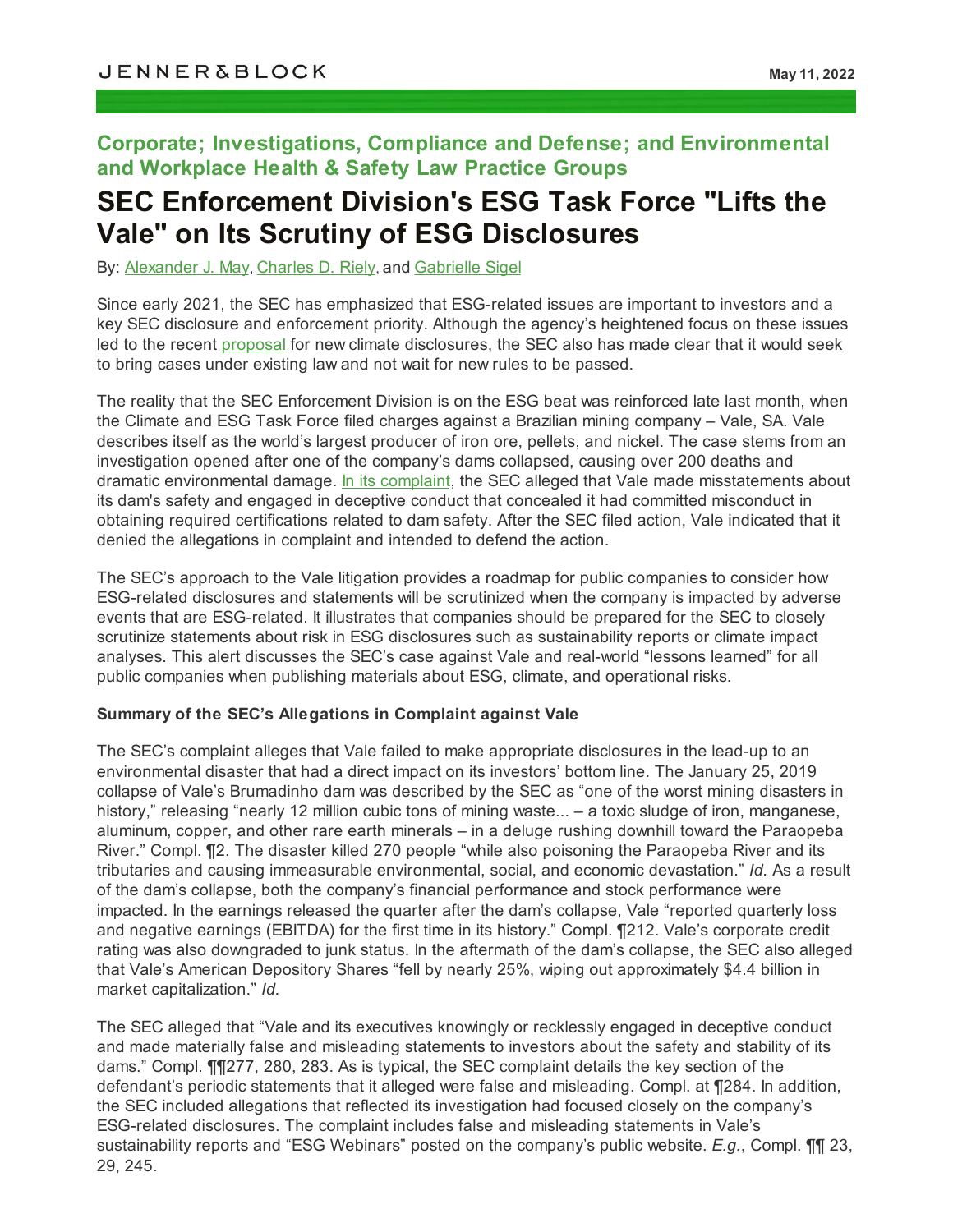In alleging fraud, the SEC emphasized that Vale had committed misconduct in connection with obtaining dam stability declarations required by local law. Because of past disasters in Brazil, the company was required to obtain stability declarations from auditors to certify that auditor had approved the mine's safety. Compl. ¶ 1. To obtain the required certifications, the SEC alleged that Vale "concealed material information from its dam safety auditors," and "concealed material and "removed auditors and firms who threatened Vale's ability to obtain [the required] dam stability declarations." *Id.* The SEC also alleged that it "removed auditors and firms who threatened Vale's ability to obtain dam stability declarations." *Id.*

Although statements to auditors and local regulators are not typically themselves actionable under the federal securities laws, the SEC used this misconduct to support its argument that Vale defrauded investors. First, it alleged that Vale described the stability declarations that it had obtained without also disclosing the circumstances in why it procured these certifications. Second, in pursuing its case, the SEC also used this misconduct to prove the company's executives acted in bad faith. Consistent with this, the SEC emphasized Vale's "deceptive conduct" in connection with the audit through the complaint.

In framing this case as about ESG misstatements, the SEC was able to note that Vale itself had highlighted dam safety as an important ESG issue. Undoubtedly, Vale's own ESG characterization of its publications addressing dam safety made them a target for an enforcement analysis with an ESG lens. For example, in 2017, in the last Sustainability Report issued before the Brumadinho dam collapse, Vale identified "priority topics" in its "materiality matrix," which included commitments concerning "health and safety of the workforce and of the community" and "management of social, environmental and economic impacts," as well as "management of mineral waste" and "management of business and operational risks." Vale publicly considered "sustainability" to include many aspects of its operations, including dam safety. 2017 [Sustainability](http://www.vale.com/Style Library/RelatorioSustentabilidade17/EN/VALE_SustainabilityReport_2017.pdf) Report, pp. 11-12. Indeed, in the 2019 Sustainability Report, issued in the year after the dam collapse, Vale described the consequences of the dam collapse using ESG-type language, "the rupture...cannot be understood only in light of the survey of its impacts on the population and the environment. For the company, these situations impacted the human rights of the people affected, residents and local workers." 2019 [Sustainability](http://www.vale.com/EN/investors/information-market/annual-reports/sustainability-reports/Sustainability Reports/Relatorio_sustentabilidade_vale_2019_alta_en.pdf) Report, p. 14. Thus, Vale's emphasis on ESG issues in its framing of its operations and goals apparently gave the SEC an opportunity to focus on "ESG disclosures" as part of its Climate and ESG Task Force enforcement initiative.

#### **Potential Implications and Lesson Learned**

The SEC emphasized that the case against Vale was part of its focus on ESG-related issues. In the press [release](https://www.sec.gov/news/press-release/2022-72) announcing the filing of the action against Vale, Gurbir Grewal, the Director of the Enforcement Division, emphasized the SEC's consistent theme that ESG statements are material to investors. Grewal said, "Many investors rely on ESG disclosures like those contained in Vale's annual Sustainability Reports and other public filings to make informed investment decisions," and he stated that the company's misstatements "undermined investors' ability to evaluate the risks posed by Vale's securities."

The SEC's focus on ESG and climate issues has increased the importance of ensuring the accuracy of disclosures (and omissions) on those issues. Although the Vale case represents a unique set of facts, it provides an important reminder on importance of carefully vetting ESG-related disclosures. Such ESG disclosures should be considered not just a marketing initiative but should be scrutinized carefully for accuracy and proper caveats. In practice, this means that companies should ensure that it has backup for each statement made. In addition, companies should be mindful of how "worst case" scenarios or "black swan" events could impact their disclosures.

The case also highlights that the SEC will investigate a potential defendant's interactions with regulators in evaluating fraud charges. If it finds evidence of misconduct, the SEC could cite it to prove intent to deceive or to allege that the lies to investors were designed to conceal misconduct.

This reinforces the importance of making sure communications with such regulators are carefully vetted. In the US, for example, companies often disclose information about their workplace safety and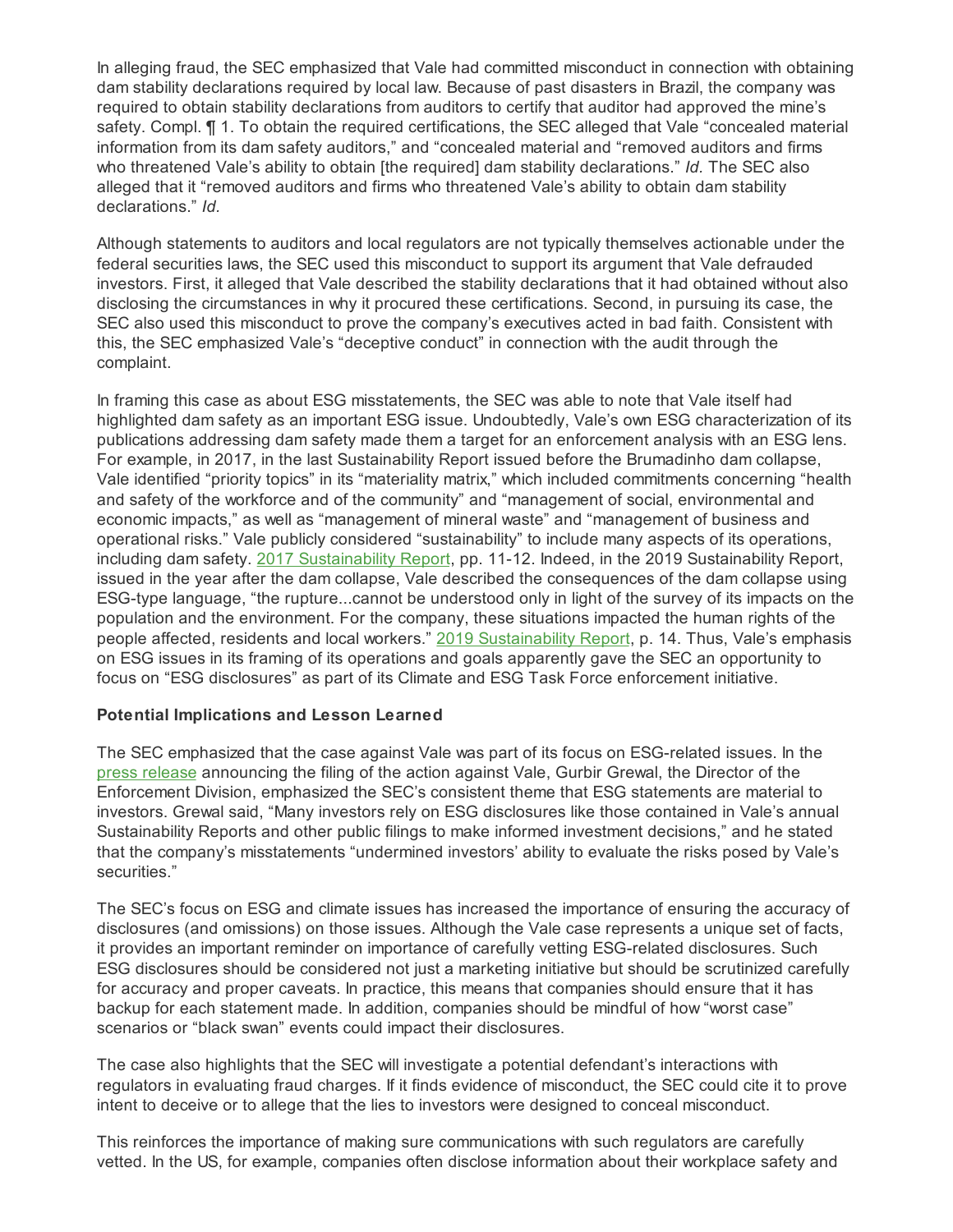environmental operations. A serious workplace or environmental accident resulting in a material impact could lead to an SEC enforcement action led by its Climate and ESG Task Force, in addition to any fines, penalties, or damages resulting from the accident itself.

#### **Conclusion**

The Enforcement Division's focus on ESG-related issues is likely to continue. As detailed above, the SEC's action against Vale provides a roadmap for how they will approach these issues and this framework can help companies better prepare for this scrutiny.

\*\*\*

Law Clerk Claudia M. Diaz-Carpio is a contributing author to this client alert.

# **Contact Us**



**Alexander J. May** [amay@jenner.com](mailto:amay@jenner.com) | [Download](https://jenner.com/people/269/vcard) V-Card



**Charles D. Riely** [criely@jenner.com](mailto:criely@jenner.com) | [Download](https://jenner.com/people/1104/vcard) V-Card



**Gabrielle Sigel** [gsigel@jenner.com](mailto:gsigel@jenner.com) | [Download](https://jenner.com/people/279/vcard) V-Card

**Meet Our [Corporate](https://jenner.com/practices/107/attorneys) Team**

**Meet Our [Investigations,](https://jenner.com/practices/144/attorneys) Compliance and Defense Team**

**Meet Our [Environmental](https://jenner.com/practices/114/attorneys) and Workplace Health & Safety Law Team**